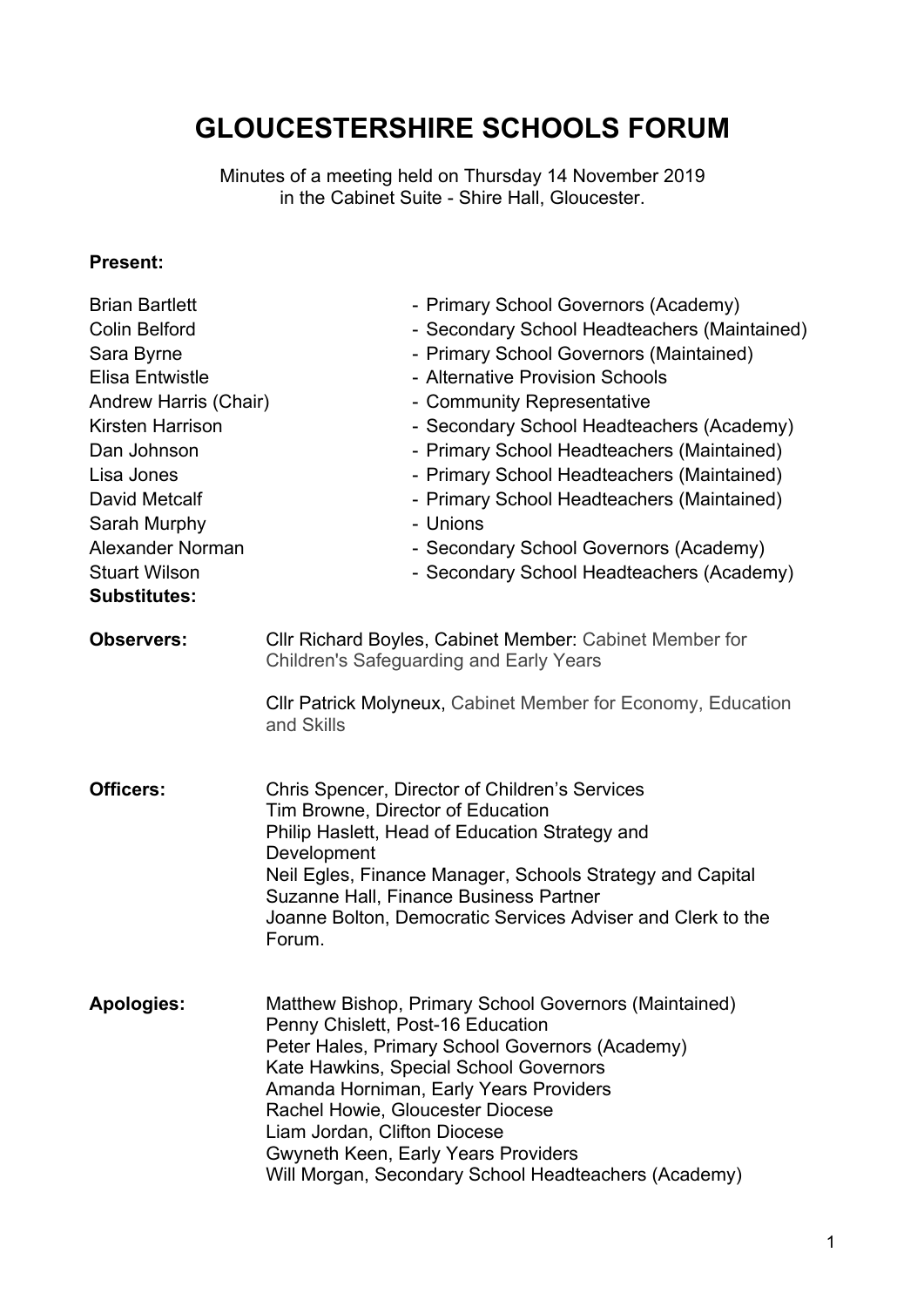Jacqui Phillips, Secondary School Governors (Academy) Steve Savory, Primary School Headteachers (Academy) Clare Steel, Special School Headteachers Adam White, Secondary School Governors (Maintained) Rob Wilcock, Secondary School Governors (Academy)

# **28. DECLARATIONS OF INTEREST**

No declarations of interest were made.

# **29. PUBLIC QUESTIONS**

No public questions had been received.

#### **30. MINUTES**

- 30.1 The minutes of the previous meeting held on 19 September 2019, were approved as a correct record and signed by the chair.
- 30.2 Sarah Murphy, Trade Union representative, read out a statement made by Luke Sibieta, Research Fellow, at the Institute of Fiscal Studies. She reported that he had stated since 2009-10 school funding per pupil had fallen by 8% in real terms in England. The government's new spending plans for education should be near enough sufficient to reverse cuts by 2022-23; in addition, the government was continuing to provide compensation to schools for higher pension contributions on top of this. In his statement he had outlined that the package represented a large increase in spending per pupil, taking it back to about the same level it was in 2009- 10. However, a 13-year period of no net growth in school spending per pupil, after inflation, still represented a significant squeeze on school budgets when considered in historical terms. The Trade Union representative emphasised that school staff and governors should be made aware of this.

#### **31. AMENDMENT TO THE MEMBERSHIP STRUCTURE OF THE SCHOOLS FORUM (SPECIAL SCHOOL REPRESENTATION)**

- 31.1 The Forum considered a request from the Gloucestershire Association of Special School Headteachers (GASSH) to increase the special school representation on the Forum.
- 31.2 The Forum noted that there was currently one special school governor and one headteacher representative within its membership. A question was raised on whether the current number of special schools representatives within the Forum's membership, was already in proportion to the number of special schools in the county. It was acknowledged that this was likely the premise on which the special school representation was based on when the Forum was established. However, due to the prominent focus of the High Needs strategy and funding on the Schools Forum agenda now, and in the future, members felt that it would now be prudent to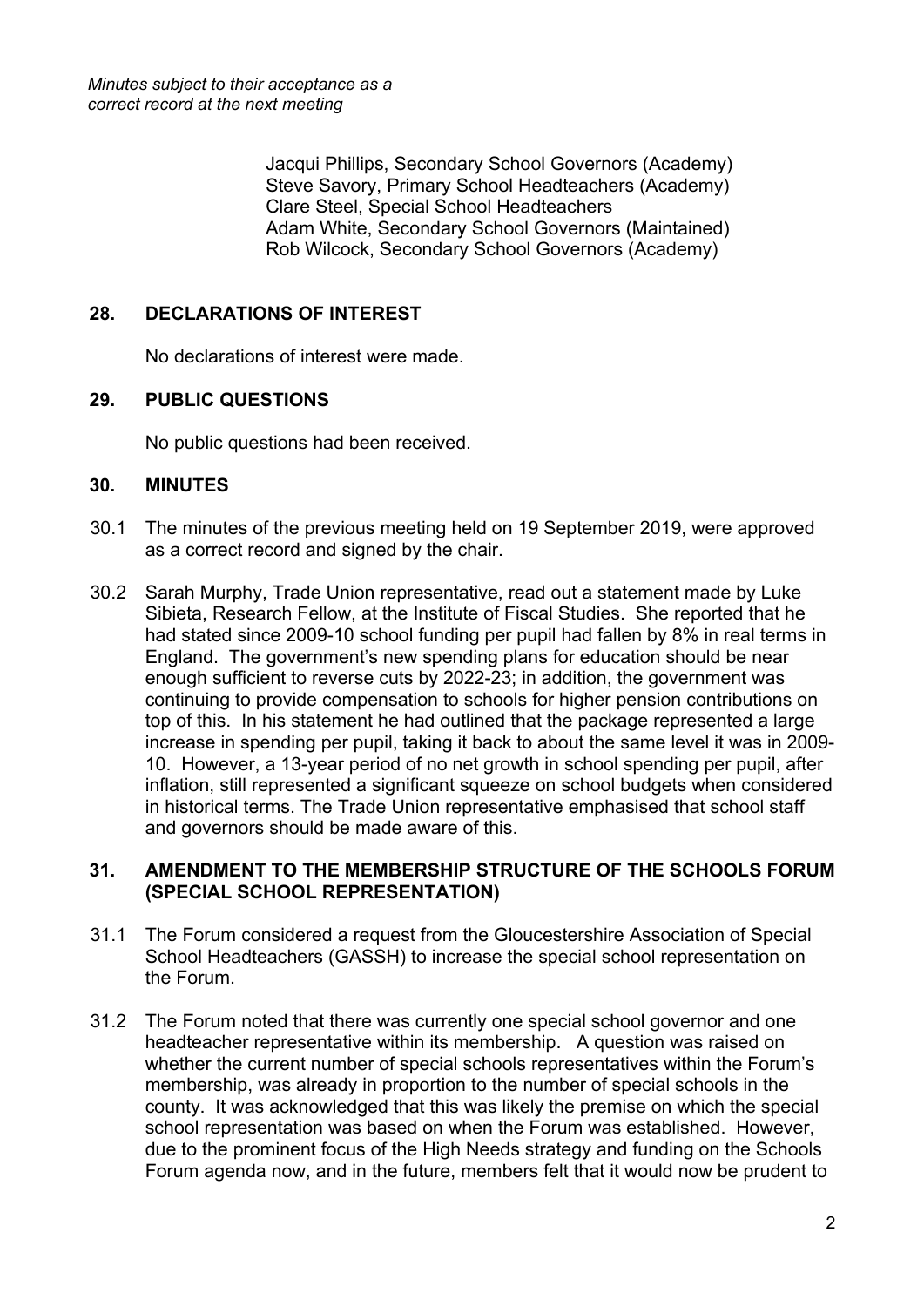enhance the representation of special schools within the Schools Forum membership.

31.3 The Forum agreed to increase the special school representation by one additional headteacher and one additional governor, and for those sub-groups, to be represented by one academy representative and one maintained representative (aligning it with the primary and secondary school phases) as outlined below:

Special Schools Headteachers: 2 (one academy representative and one maintained representative) Special School Governors: 2 (one academy representative and one maintained representative).

31.4 The Forum's membership structure outlined in its Constitution would be amended to reflect those changes. The Forum noted that an election would now be undertaken for:

1 Special School Headteacher (academy) 1 Special School Governor (maintained). **ACTION: Joanne Bolton.**

# **32. SCHOOL FUNDING 2020/21**

- 32.1 Philip Haslett, Head of Education Strategy and Development, presented the report which provided an update on:- the current forecast for the High Needs budget for 2019/20; the data and evidence to support a review of special school places in the county; the rate of permanent exclusion in the county; and on the progress in developing primary local inclusion clusters and the proposed projects.
- 32.2 He reported that the pressure on the High Needs budget was continuing due to the increasing levels of Special Education Needs and Disabilities (SEND) that were being identified which was resulting in a continued rise in the number of Education Health and Care Plans (EHCP). In 2015 the local authority maintained 2,245 EHC Plans or Statement of Special Education Needs, in January 2019 the figure was at 3,859. If the trend of yearly increases was sustained at the current levels then the indication was that the local authority would receive an additional 350 plans a year, which would have a significant impact on the High Needs Block.
- 32.3 The current forecast showed an in-year overspend of the High Needs Block of £6,913,500. This would move the overall deficit for the DSG to £9,502,400. The Forum was informed of the main areas of overspend, and the plans for deficit recovery as outlined in the report.
- 32.4 Officers indicated that in 2020/21 Gloucestershire could expect to see an additional £6.13m allocated to High Needs funding. However, this was not sufficient to bridge the current in-year deficit. The long-term plan outlined in the High Needs strategy to provide earlier intervention and support to meet need, prevent escalation and ensure access to mainstream education was critical. However, given the continued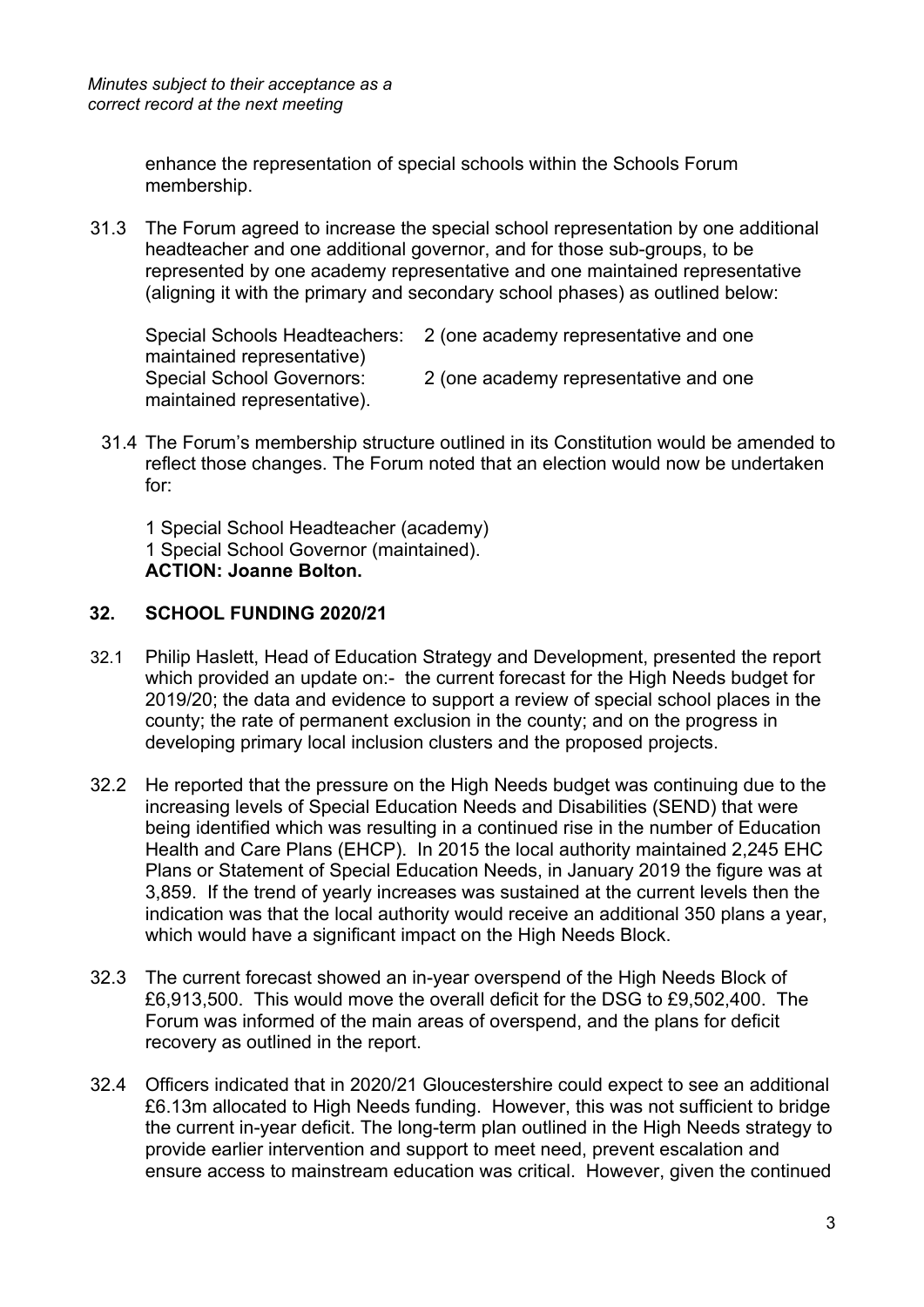rise in EHCPs, there would be increased focus on how there could be a short-term impact on the overspend.

- 32.5 In response to a question on hospital education, Tim Browne, Director of Education, explained that this area, as with Alternative Provision in general, was experiencing an increase in demand. In response to this growth in demand the hospital education operating model had been reviewed and services recommissioned. The on-line learning provision was proving to be successful, and a telepresence robot – AV1 was being piloted. This robot was helping children in hospital or being cared for at home to remain part of their school community, by virtually taking the child's place in the classroom, enabling the child to participate in class. If the two-year pilot project was successful then the scheme may be expanded.
- 32.6 The Forum was informed of the outcome of an analysis of the current trends in both independent special school placements and referrals to special schools. From the analysis the local authority had ascertained that additional special school places would need to be commissioned for 2020/21; and the focus on prevention through early intervention and support was critical to reduce the rising level of need in the system. A new model was being developed to help fund and support this.
- 32.7 One key area identified in the analysis was that a significant proportion of the reason why special schools could not meet need, and an independent special school placement was needed, was due to key stage 3/4 boys with social, emotional mental health (SEMH) needs. Officers acknowledged that this would need to be addressed as part of the planning of the future provision in the county. The plans to build a new 75 place 11-16 SEMH special school, would only provide part of the provision needed. In the short-term discussions were taking place with the existing special schools to determine whether they could accommodate additional pupils. As a result of the increase in demand, the equivalent of a new special school will be needed, whether by expanding existing schools or a new build, in addition to the planned 75 place SEMH special school.
- 32.8 It was acknowledged that given the growth in children with SENDs requiring a special school place, any new special school would need to have clear admission criteria, so that allocations could be managed appropriately.
- 32.9 The Forum agreed that engagement with the Gloucestershire Association of Special School Headteachers (GASSH) should take place to explore how additional special school places could be commissioned for 2020/21; and to understand more fully why the needs of some pupils could not be met by maintained special schools and put in place support to enable them to be met in county, rather than more expensive independent special school provision. It was noted that officers would begin this process by meeting with GASSH on 22 November 2019. **ACTION: Philip Haslett**

# **33. HIGH NEEDS**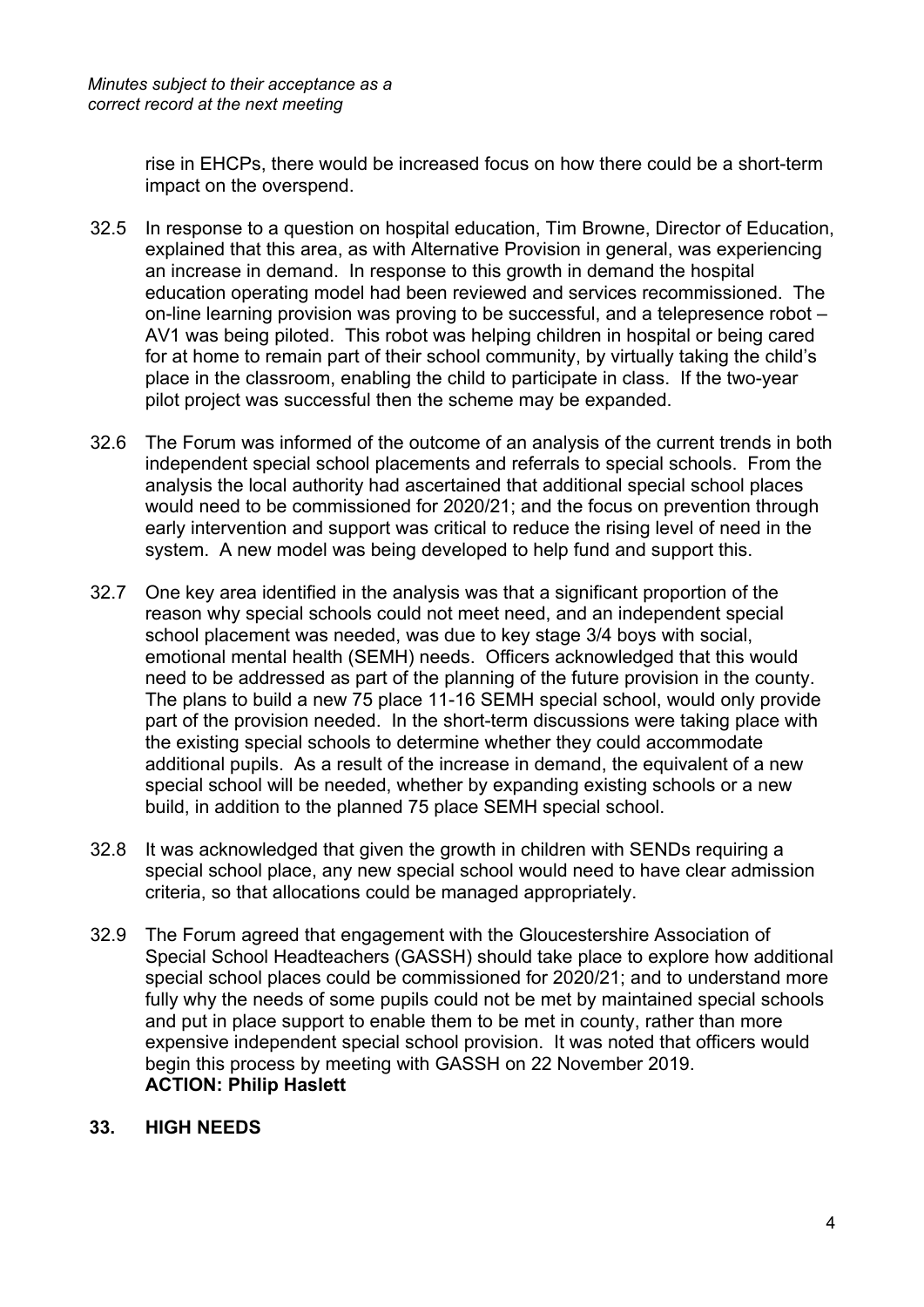- 33.1 The Forum received an update on the work being done to transform the way in which Gloucestershire utilised High Needs funding to support inclusion and thus reduce rates of permanent exclusion, such as through the primary Local Inclusion Clusters (LINCs). The Schools Forum Working Group on Exclusions had considered the outline proposal, and on a whole, members of this Group were in agreement with the key objectives, but looked forward to receiving further details.
- 33.2 There was a degree of concern amongst Forum members about how the objectives would be achieved and the associated financial arrangements, and timeline of implementation. It was noted that further details would be considered by the Working Group at its next meeting on 27 November 2019, with an update to the Forum at its next meeting on 9 January 2020. A pilot project to test the new way of working would be rolled out in the spring of 2020.
- 33.3 In response to a question, Tim Browne, Director of Education, confirmed that home to school transport provision was funded by the County Council not the Dedicated Schools Grant. The Forum acknowledged that managed moves would be challenging in more rural areas due to the distances involved; officers accepted that there would need to be some flexibility within the home to school transport policy to counter this.
- 33.4 The Forum noted that there had been a significant decrease in the number of places being commissioned at Alternative Provision schools in the county. Elisa Entwistle, Alternative Provision representative, expressed strong concerns that due to the move towards no permanent primary exclusions, primary headteachers felt obliged to keep children in their schools, whom would otherwise have been allocated a place at an Alternative Provision school. She was also aware that some children were being allocated provision at a special school, whilst remaining on the roll of their home school. The Alternative Provision representative was concerned that the needs of those children were not being met appropriately, and stressed that any long-term decisions on the future of the new model for LINCs should not be made on a short-term 'halo'. She emphasised that there would still need to be provision within the model which was sustainable and long-term and that could meet a child's needs effectively.
- 33.5 In response, the Head of Education Strategy and Development, explained that a pilot project was being carried out, whereby pupils at risk of permanent exclusion were being allocated provision within a special school. By doing this the aim was to assess and understand the child's needs within the special school setting and then for the child to transition back into a mainstream school with a plan in place for moving forward. A number of referrals for this type of provision were being received from primary headteachers. He explained that that if this pilot was successful then it would be expanded. In response to concerns over primary school headteachers holding pupils in their schools who would otherwise have been excluded, he explained that a survey would be undertaken to determine the position schools were in, he commented that he was keen to understand the data on this.